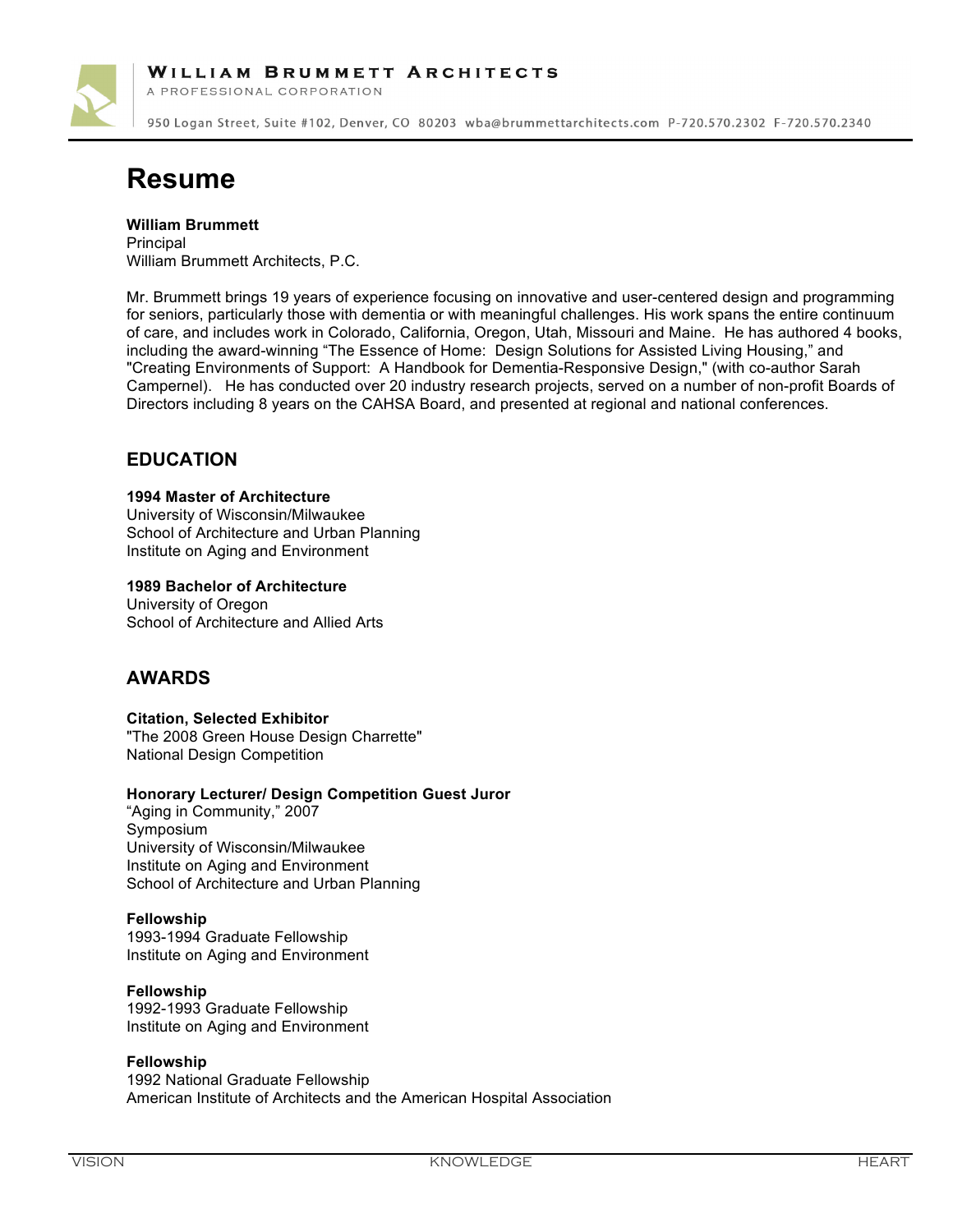

A PROFESSIONAL CORPORATION

950 Logan Street, Suite #102, Denver, CO 80203 wba@brummettarchitects.com P-720.570.2302 F-720.570.2340

#### **Design Award**

Victory House Assisted Living Colorado Association of Homes and Services for the Aging 2000 Designs for Aging Awards

#### **Design Award**

Colorado's Ocean Journey (as a project architect for Anderson Mason Dale Architects) 1999 American Institute of Architects, Western Mountain Region Honorable Mention

#### **Publication Award**

"The Essence of Home" 1997 Polsky Prize for Innovation and Design Communication American Society for Interior Designers

#### **Design Award**

Corvallis Assisted Living 1994 Chicago Chapter American Institute of Architects

#### **Design Award**

Senior Housing Cooperative 1993 University of Wisconsin/Milwaukee School of Architecture and Urban Planning

## **RESEARCH**

1. "Music, Art and Movement in Memory Care Settings," ongoing

2. "Handbooks for Design for Those with Dementia." 2010). In cooperation with the Colorado Chapter Alzheimer's Association.

- 3. Case Studies: Elder Cooperative Housing. 2006.
- 4. Resident-Centered Design Needs & Innovations in Adolescent Mental Health: An Operators Survey. 2006.
- 5. Resident-Centered Design Needs & Innovations in Adult Mental Health: An Operators Survey. 2006.
- 6. Resident Interviews. Senior Independent Housing, Assisted Living, Skilled Nursing, Memory Care. 2005
- 7. Resident-Centered Design Needs & Innovations in CCRCs: An Operators Survey. 2005.
- 8. Resident-Centered Design Needs & Innovations in Adult Day Care: An Operators Survey. 2005.
- 9. Resident-Centered Design Needs & Innovations in Skilled Nursing: An Operators Survey. 2005.
- 10. Resident-Centered Design Needs & Innovations in Hospice: An Operators Survey. 2005.
- 11. Case Studies: Innovations in Adult Day Design. 2005.
- 12. Case Studies: Innovations in Assisted Living Design. 2004
- 13. Case Studies: Innovations in Skilled Nursing Design. 2004.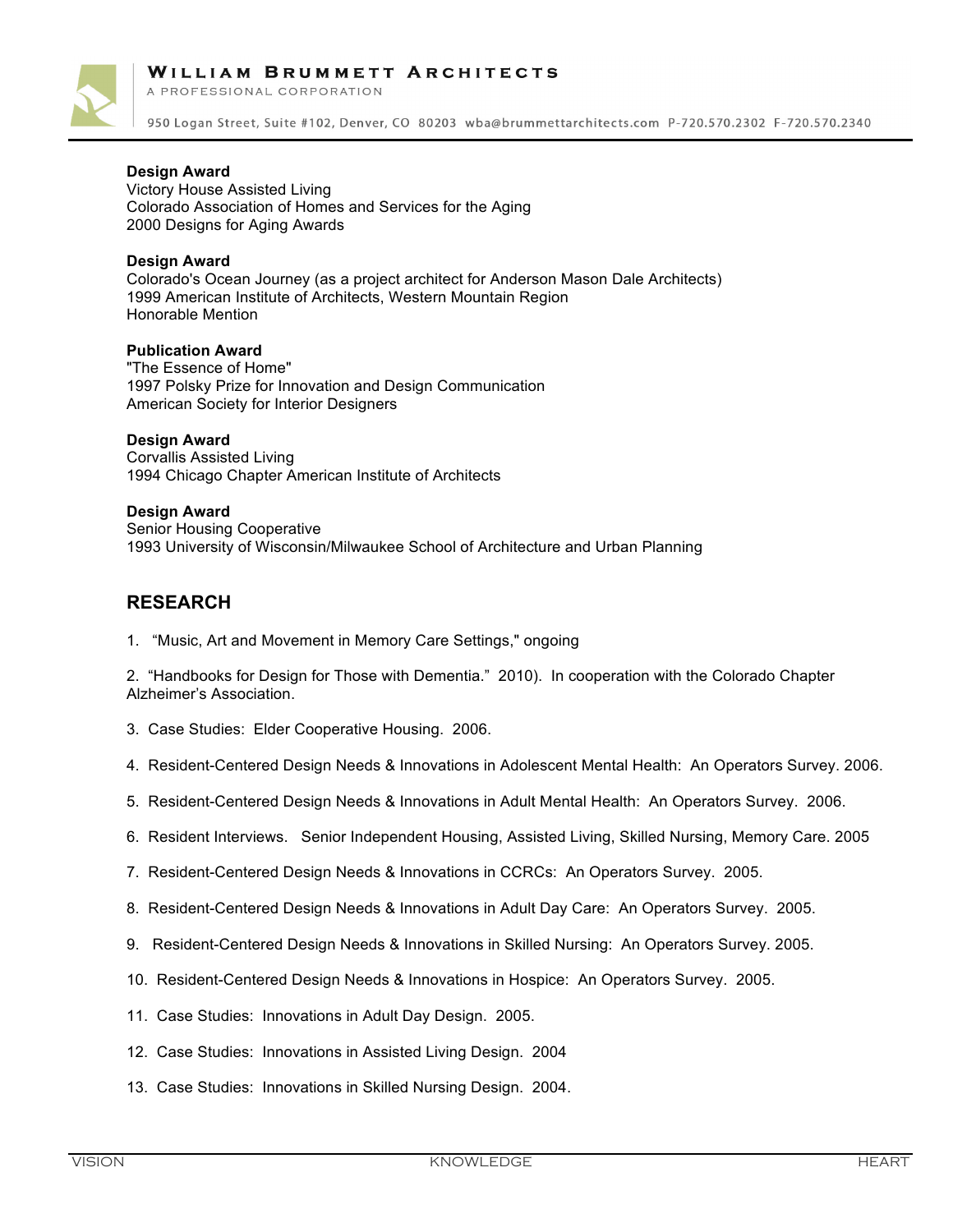

A PROFESSIONAL CORPORATION

950 Logan Street, Suite #102, Denver, CO 80203 wba@brummettarchitects.com P-720.570.2302 F-720.570.2340

14. The Continuum of Housing & Care for the Aging: Hospice. 2003, Institute on Aging & Environment.

15. The Continuum of Housing & Care for the Aging: Innovations in Assisted Living. 2003, Institute on Aging & Environment.

16. The Continuum of Housing & Care for the Aging: "Recycling" Traditional Nursing Homes. 2003, Institute on Aging & Environment.

17. Design and Development forecast for the Future of Housing and Care for the Aging: Phase 1. Report 2001- 2002, Institute on Aging & Environment.

18. Design and Remodel for Dementia. 1994, McBeath Foundation.

19. The Essence of Home: Design Solutions for Assisted Living Elderly Housing. 1992-1996, John Wiley & Sons, New York, and the American Institute of Architects and American Hospital Association Graduate Fellowship.

20. Assisted Living Resident Interviews. 1993, Institute on Aging and Environment. 124 interviews of residents, family members and staff

21. Defining the Assisted Living Paradigm. 1992, Institute on Aging & Environment and the American Institute of Architects and American Hospital Association Graduate Fellowship.

## **SELECTED PROJECTS**

## *Specialized Housing and Care*

| Project:<br>Location:<br>Date:<br><b>Construction Cost:</b><br>Owner/Client:<br>Synopsis: | <b>Christian Living Communities, Holly Creek</b><br>Centennial, Colorado<br>2000-2008<br>\$30 Million Phase 1, \$24 Million Phase 2<br><b>Christian Living Campus</b><br>Campus and building design consultation for an entry fee new<br>CCRC campus, including patio homes, independent housing,<br>assisted living, skilled nursing, memory care and town center. |
|-------------------------------------------------------------------------------------------|---------------------------------------------------------------------------------------------------------------------------------------------------------------------------------------------------------------------------------------------------------------------------------------------------------------------------------------------------------------------|
| Project:<br>Location:<br>Date:<br><b>Construction Cost:</b><br>Owner/Client:<br>Synopsis: | <b>Gardens on Quail Street</b><br>Arvada, Colorado<br>ongoing<br>approx \$9 Million<br>withheld<br>New Memory Care and Skilled Nursing in a neighborhood model, including central Town<br>Center.                                                                                                                                                                   |
| Project:<br>Location:<br>Date:<br><b>Construction Cost:</b><br>Owner/Client:              | <b>Trail Site Specialized Assisted Living Neighborhoods</b><br>St. Louis, Missouri<br>2003<br>\$5.2M (estimated)<br>Alexian Brothers                                                                                                                                                                                                                                |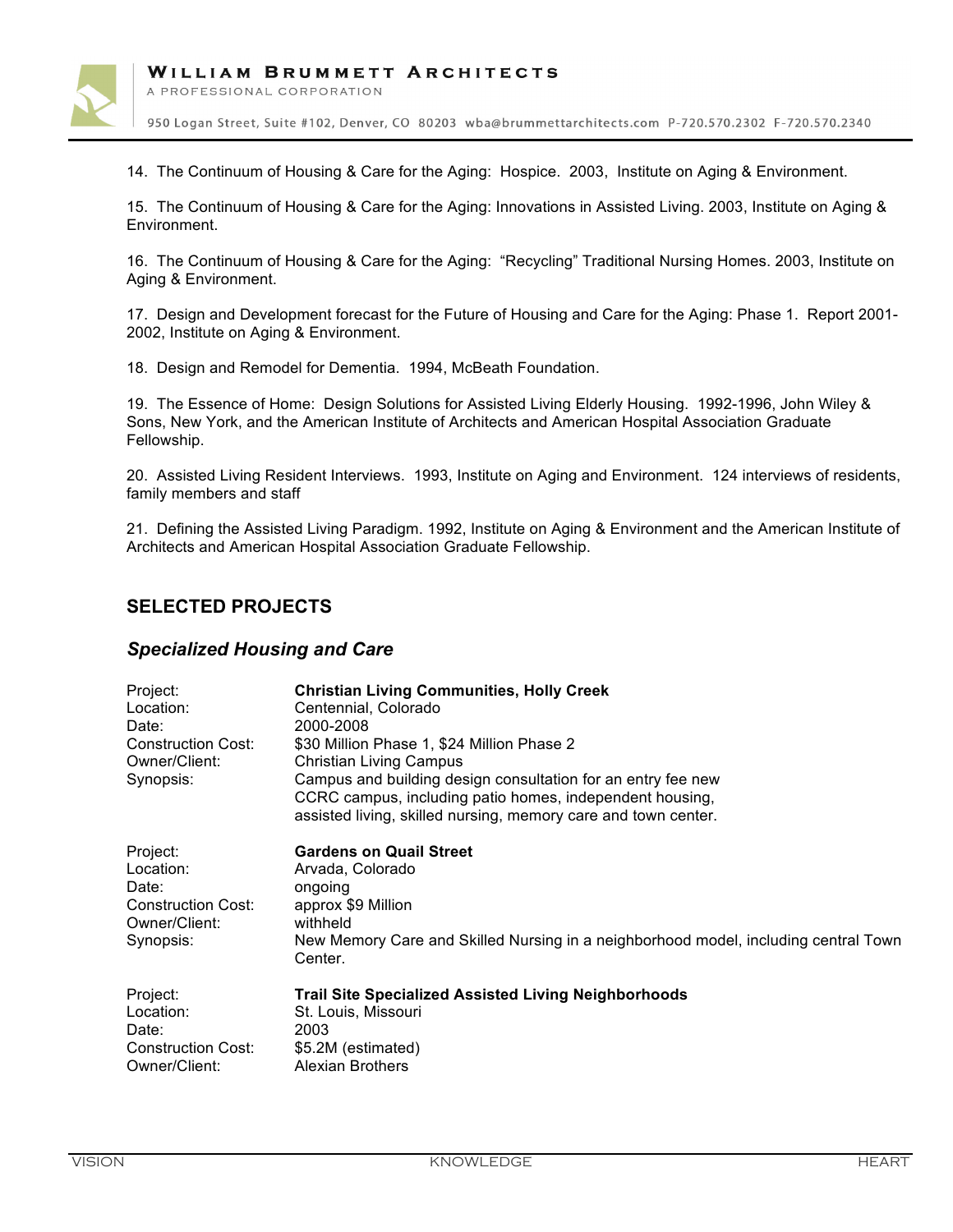

A PROFESSIONAL CORPORATION

| Synopsis:                                                                                 | New campus of four assisted living houses each serving 10 residents and a Spiritual<br>Aging and Wellness Center including therapies, indoor pool, gym, classrooms, and<br>chapel. Houses included facilities for couples, hospice, memory care, and assisted living. |
|-------------------------------------------------------------------------------------------|-----------------------------------------------------------------------------------------------------------------------------------------------------------------------------------------------------------------------------------------------------------------------|
| Project:<br>Location:<br>Date:<br><b>Construction Cost:</b><br>Owner/Client:<br>Synopsis: | <b>Sensory Outings</b><br>Denver, Colorado<br>Ongoing<br>approx \$2 M<br>withheld<br>New specialized day programs for people with dementia.                                                                                                                           |
| Project:<br>Location:<br>Date:<br><b>Construction Cost:</b><br>Owner/Client:<br>Synopsis: | <b>Mercy Hospice of Durango</b><br>Durango, Colorado<br>ongoing<br>\$5M (estimated)<br>Centura Health<br>New innovative hospice for 12 patients, with a homelike approach, healing gardens and<br>chapel.                                                             |
| Project:<br>Location:<br>Date:<br><b>Construction Cost:</b><br>Owner/Client:<br>Synopsis: | <b>Porter Place Memory Care Remodel</b><br>Denver, Colorado<br>ongoing<br>\$600,000 (estimated)<br>Centura Health<br>Remodel of existing assisted living wing into a new memory care unit.                                                                            |
| Project:<br>Location:<br>Date:<br><b>Construction Cost:</b><br>Owner/Client:<br>Synopsis: | The Green House Design Charrette<br>N/A<br>2008<br>N/A<br>N/A<br>Invited competition sponsored by the Green House to design a complex including at least<br>3 small facilities for seniors with dementia, and a public retail floor in a dense urban<br>setting.      |
| Project:<br>Date:<br>Location:<br><b>Construction Cost:</b><br>Owner:<br>Synopsis:        | <b>Boulder Jewish Elder Housing</b><br>2008-2010<br>Boulder, Colorado<br>\$15 Million (estimated)<br><b>Boulder Jewish Elder Housing</b><br>Master planning and design for 52 high-end senior independent housing and<br>commons house in a campus setting.           |
| Project:<br>Location:<br>Date:<br><b>Construction Cost:</b><br>Owner:<br>Synopsis:        | Good Samaritan Village at Water Valley<br>Windsor, Colorado<br>2005-2006<br>\$24 Million<br>Good Samaritan Society<br>New 116 senior independent housing and a second phase of<br>patio homes, assisted living, skilled nursing and memory care.                      |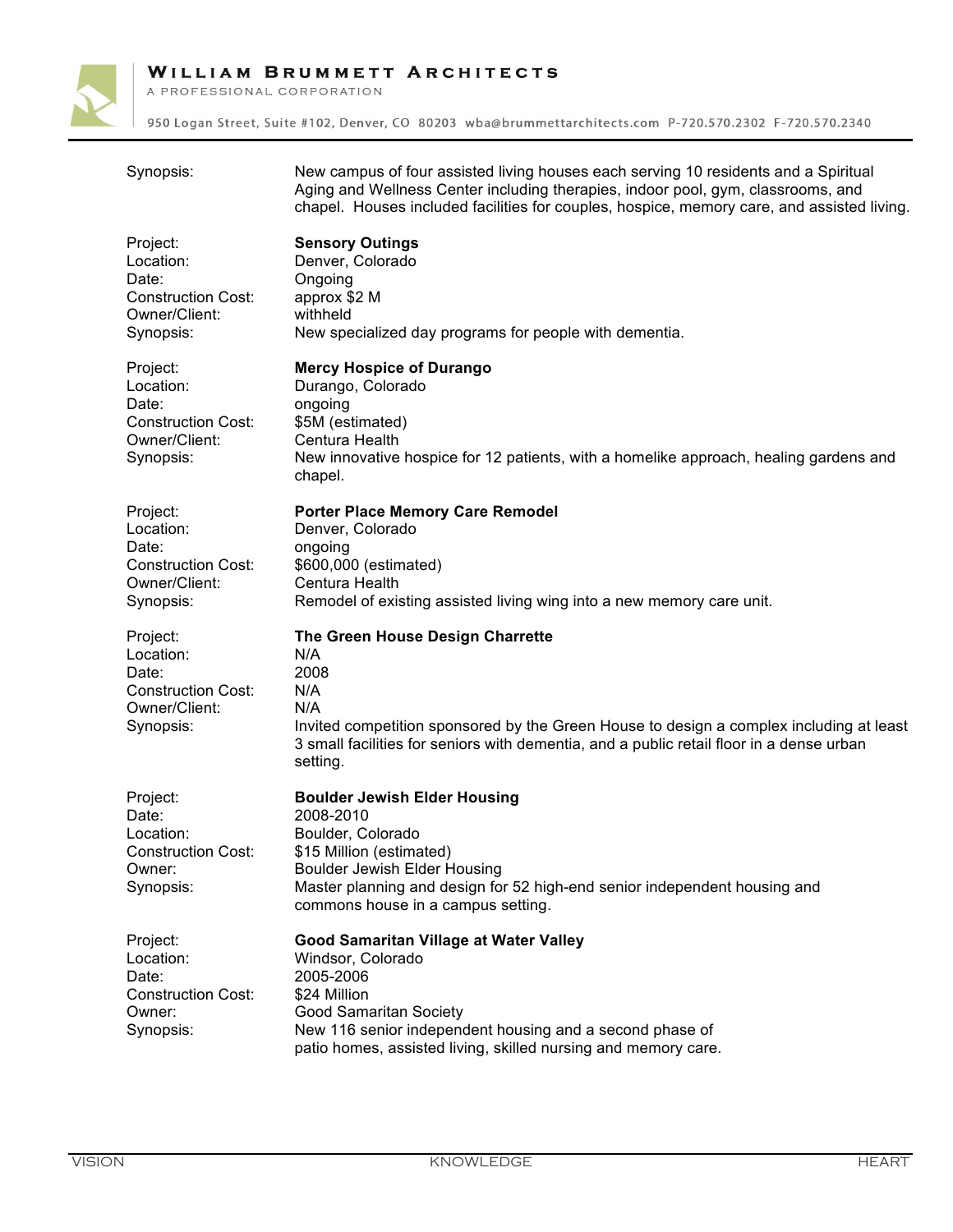A PROFESSIONAL CORPORATION



| Project:<br>Location:<br>Date:<br><b>Construction Cost:</b><br>Owner/Client:<br>Synopsis: | <b>Matties House, Hospice</b><br>Denver, Colorado<br>2002<br>\$1.2 Million<br>Namaste Comfort Care<br>Remodel of existing building into longer-term palliative care<br>hospice for 19 people.                                           |
|-------------------------------------------------------------------------------------------|-----------------------------------------------------------------------------------------------------------------------------------------------------------------------------------------------------------------------------------------|
| Project:                                                                                  | <b>Tandet West Neighborhood Remodel</b>                                                                                                                                                                                                 |
| Location:                                                                                 | Fairfield, Connecticut                                                                                                                                                                                                                  |
| Date:                                                                                     | 2010                                                                                                                                                                                                                                    |
| <b>Construction Cost:</b>                                                                 | \$500,000                                                                                                                                                                                                                               |
| Owner/Client:                                                                             | The Jewish Home for the Elderly                                                                                                                                                                                                         |
| Synopsis:                                                                                 | Remodel of skilled nursing/dementia care common spaces to create a neighborhood                                                                                                                                                         |
| Project:                                                                                  | <b>Concerto Memory Care</b>                                                                                                                                                                                                             |
| Location:                                                                                 | Denver, Colorado                                                                                                                                                                                                                        |
| Date:                                                                                     | Ongoing                                                                                                                                                                                                                                 |
| <b>Construction Cost:</b>                                                                 | \$3.5 Million                                                                                                                                                                                                                           |
| Owner/Client:                                                                             | withheld                                                                                                                                                                                                                                |
| Synopsis:                                                                                 | New high-end specialized memory care                                                                                                                                                                                                    |
| Project:                                                                                  | <b>Wide Horizon Addition and Remodel</b>                                                                                                                                                                                                |
| Location:                                                                                 | Wheat Ridge,, Colorado                                                                                                                                                                                                                  |
| Date:                                                                                     | ongoing                                                                                                                                                                                                                                 |
| <b>Construction Cost:</b>                                                                 | \$1.5 Million                                                                                                                                                                                                                           |
| Owner/Client:                                                                             | Wide Horizon                                                                                                                                                                                                                            |
| Synopsis:                                                                                 | Addition of common space and remodel of existing skilled nursing facility                                                                                                                                                               |
| Project:                                                                                  | <b>Senior's Resource Center Adult Day</b>                                                                                                                                                                                               |
| Location:                                                                                 | Arvada, Colorado                                                                                                                                                                                                                        |
| Date:                                                                                     | 2011                                                                                                                                                                                                                                    |
| <b>Construction Cost:</b>                                                                 | \$4M                                                                                                                                                                                                                                    |
| Owner/Client:                                                                             | Senior's Resource Center                                                                                                                                                                                                                |
| Synopsis:                                                                                 | New Adult Day Center serving 68 clients.                                                                                                                                                                                                |
| Project:                                                                                  | The Cottages at Concordia on the Lake                                                                                                                                                                                                   |
| Location:                                                                                 | Jefferson County, Colorado                                                                                                                                                                                                              |
| Date:                                                                                     | 2007                                                                                                                                                                                                                                    |
| <b>Construction Cost:</b>                                                                 | \$5.8M                                                                                                                                                                                                                                  |
| Owner:                                                                                    | Concordia on the Lake                                                                                                                                                                                                                   |
| Synopsis:                                                                                 | 22 higher-end senior independent lake-front patio homes and a commons building                                                                                                                                                          |
| Project:<br>Location:<br>Date:<br><b>Construction Cost:</b><br>Owner:<br>Synopsis:        | <b>Moab Area Project for Seniors</b><br>Moab, Utah<br>2006-2007<br>\$25M (estimated)<br>Grand County, Utah<br>New senior campus including skilled nursing, assisted living, memory care, senior<br>independent housing and patio homes. |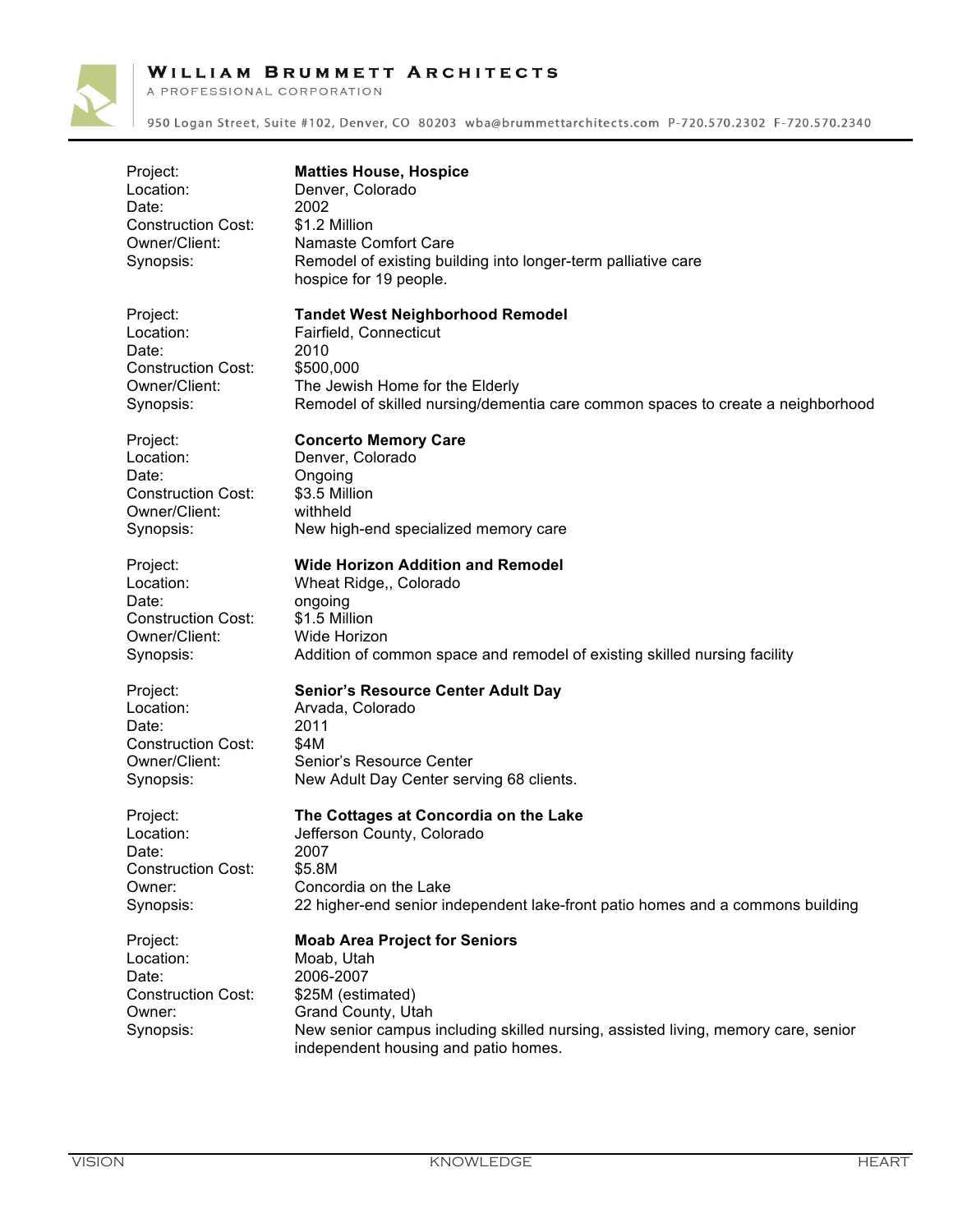

A PROFESSIONAL CORPORATION

| Project:<br>Location:<br>Date:<br><b>Construction Cost:</b><br>Owner/Client:<br>Synopsis: | <b>Thornton Rehabilitation Skilled Nursing</b><br>Thornton, Colorado<br>2008<br>\$13 Million<br>withheld<br>Master Planning and Schematic Design for a 87,000 s.f. higher-end market rate<br>Transitional care facility including therapy spaces and 80 private units.                                                                                                         |
|-------------------------------------------------------------------------------------------|--------------------------------------------------------------------------------------------------------------------------------------------------------------------------------------------------------------------------------------------------------------------------------------------------------------------------------------------------------------------------------|
| Project:<br>Location:<br>Date:<br><b>Construction Cost:</b><br>Owner/Client:<br>Synopsis: | <b>Project Life Bridge</b><br>Longmont, Colorado<br>2003-2005<br>\$250 Million<br>Life Bridge Christian Church<br>A new CCRC campus, including patio homes, independent housing, assisted living,<br>skilled nursing, adult day care, chapel, education center, volunteer center.                                                                                              |
| Project:<br>Location:<br>Date:<br><b>Construction Cost:</b><br>Owner/Client:<br>Synopsis: | <b>Hilltop at Shalom Park</b><br>Aurora, Colorado<br>2008-2009<br>\$8 Million (estimated)<br><b>Shalom Park</b><br>24 new unit high-end senior attached and detached homes designed specifically<br>for aging in-place.                                                                                                                                                        |
| Project:<br>Location:<br>Date:<br><b>Construction Cost:</b><br>Owner/Client:<br>Synopsis: | Mountain Vista Retirement Community Repositioning Strategic Master Plan<br>Wheat Ridge, Colorado<br>2008<br>\$30 Million Phase 1<br>American Baptist Homes of the Midwest<br>Existing campus repositioning, including master planning, site planning and schematic<br>design for new independent senior housing, assisted living, memory care and remodeled<br>skilled nursing |
| Project:<br>Location:<br>Date:<br><b>Construction Cost:</b><br>Owner/Client:<br>Synopsis: | The Farragut at Kennebunk<br>Kennebunk, Maine<br>1998<br>\$11 Million<br><b>Harmon Waters</b><br>Master planning and schematic design of a new community for the aging, including<br>independent living cottages, assisted living, community center and adult day care<br>facilities.                                                                                          |
| Project:<br>Location:<br>Date:<br><b>Construction Cost:</b><br>Owner/Client:<br>Synopsis: | <b>Corvallis Alzheimer's Assisted Living</b><br>Corvallis, Oregon<br>1994<br>N/A<br>N/A<br>Pilot project study to develop a best model for an assisted living<br>facility for people with Alzheimer's Disease.                                                                                                                                                                 |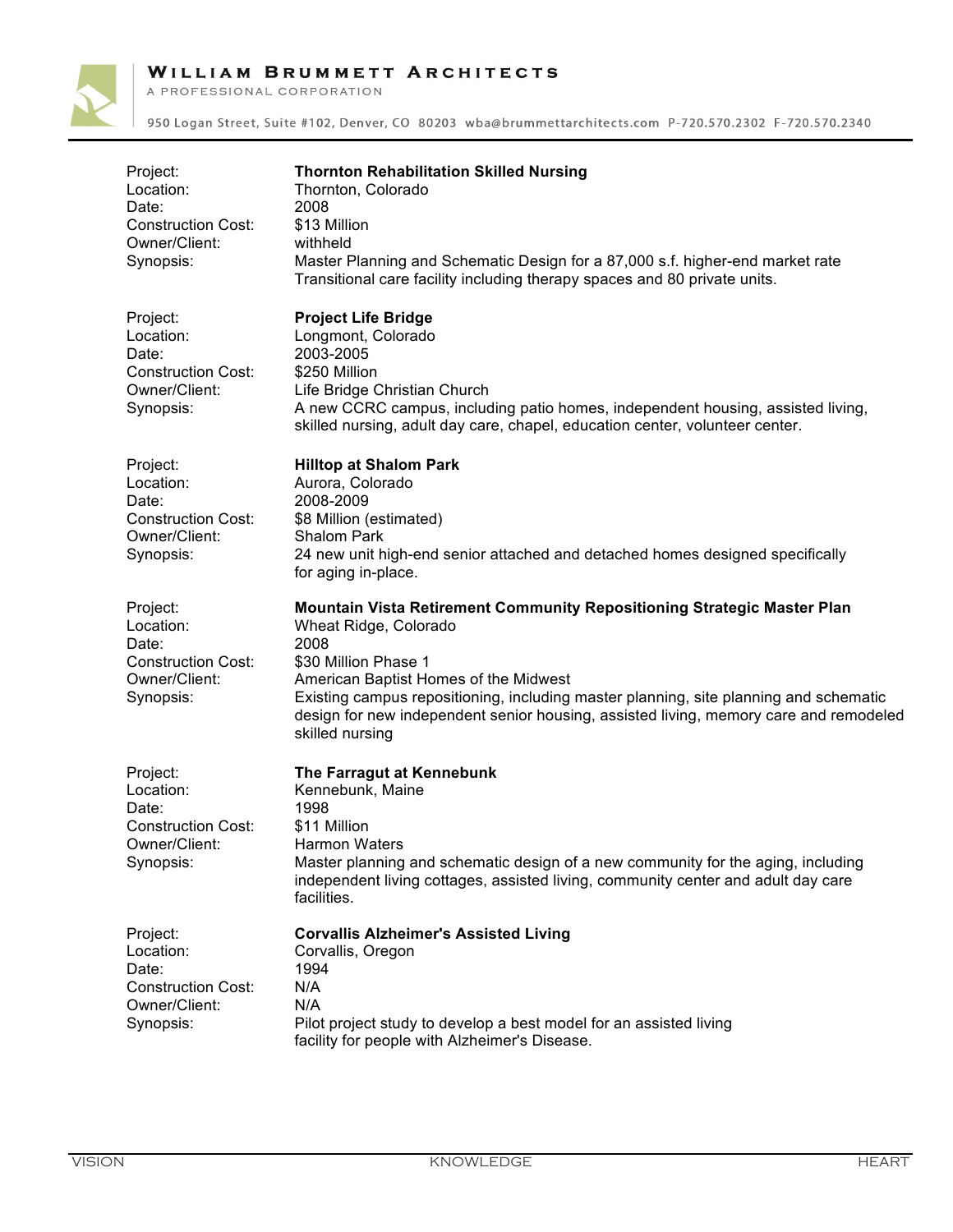A PROFESSIONAL CORPORATION



| Project:<br>Location:<br>Date:<br><b>Construction Cost:</b><br>Owner/Client:<br>Synopsis: | <b>Kentucky Circle Village</b><br>Denver, Colorado<br>1998<br>\$3.5 Million<br>Senior Homes of Colorado<br>Strategic master planning, design, documentation and construction administration<br>(construction on-going) for an addition of 47 senior independent apartments, and an<br>addition to and remodel of existing commons facilities. |
|-------------------------------------------------------------------------------------------|-----------------------------------------------------------------------------------------------------------------------------------------------------------------------------------------------------------------------------------------------------------------------------------------------------------------------------------------------|
| Project:<br>Location:<br>Date:<br><b>Construction Cost:</b><br>Owner/Client:<br>Synopsis: | <b>Frasier Meadows Manor</b><br>Boulder, Colorado<br>2001<br>\$500,000<br><b>Frasier Meadows Manor</b><br>Remodel of existing independent housing apartments, administration and common<br>space.                                                                                                                                             |
| Project:<br>Location:<br>Date:<br><b>Construction Cost:</b><br>Synopsis:                  | Christian Living Communities, Adult Day at the Johnson Center<br>Denver, Colorado<br>2006-2007<br>\$650,000<br>Remodel of existing office space into state-of-the-art residential adult day care<br>specifically for those with mid-stage dementia.                                                                                           |
| Project:<br>Location:<br>Date:<br><b>Construction Cost:</b><br>Owner:<br>Synopsis:        | <b>Mt. Gilead Town Homes</b><br>Aurora, Colorado<br>2001<br>\$2.9M (estimated)<br>Mt. Gilead Baptist Church<br>Created master plan and schematic design for 7 new custom, high-end, for sale senior<br>town homes.                                                                                                                            |
| Project:<br>Location:<br>Date:<br><b>Construction Cost:</b><br>Owner/Client:<br>Synopsis: | <b>Victory House</b><br>Akron, Colorado<br>1999<br>\$600,000<br><b>Washington County Housing Authority</b><br>New 13 unit assisted living facility adjacent to existing nursing home.                                                                                                                                                         |
| Project:<br>Location:<br>Date:<br><b>Construction Cost:</b><br>Owner/Client:<br>Synopsis: | <b>Senior Cooperative</b><br>Milwaukee, Wisconsin<br>1993<br>\$1.8M (estimated)<br>n/a<br>Pilot study project for six consumer-developed cooperative senior independent homes<br>with shared services and commons.                                                                                                                            |
| Project:<br>Location:<br>Date:<br><b>Construction Cost:</b><br>Owner/Client:              | Alexian Brothers St. Louis Area Regional Master Plan<br>St. Louis, Missouri<br>2004<br>\$15 Million (estimated)<br>Alexian Brothers Sherbrooke Village                                                                                                                                                                                        |